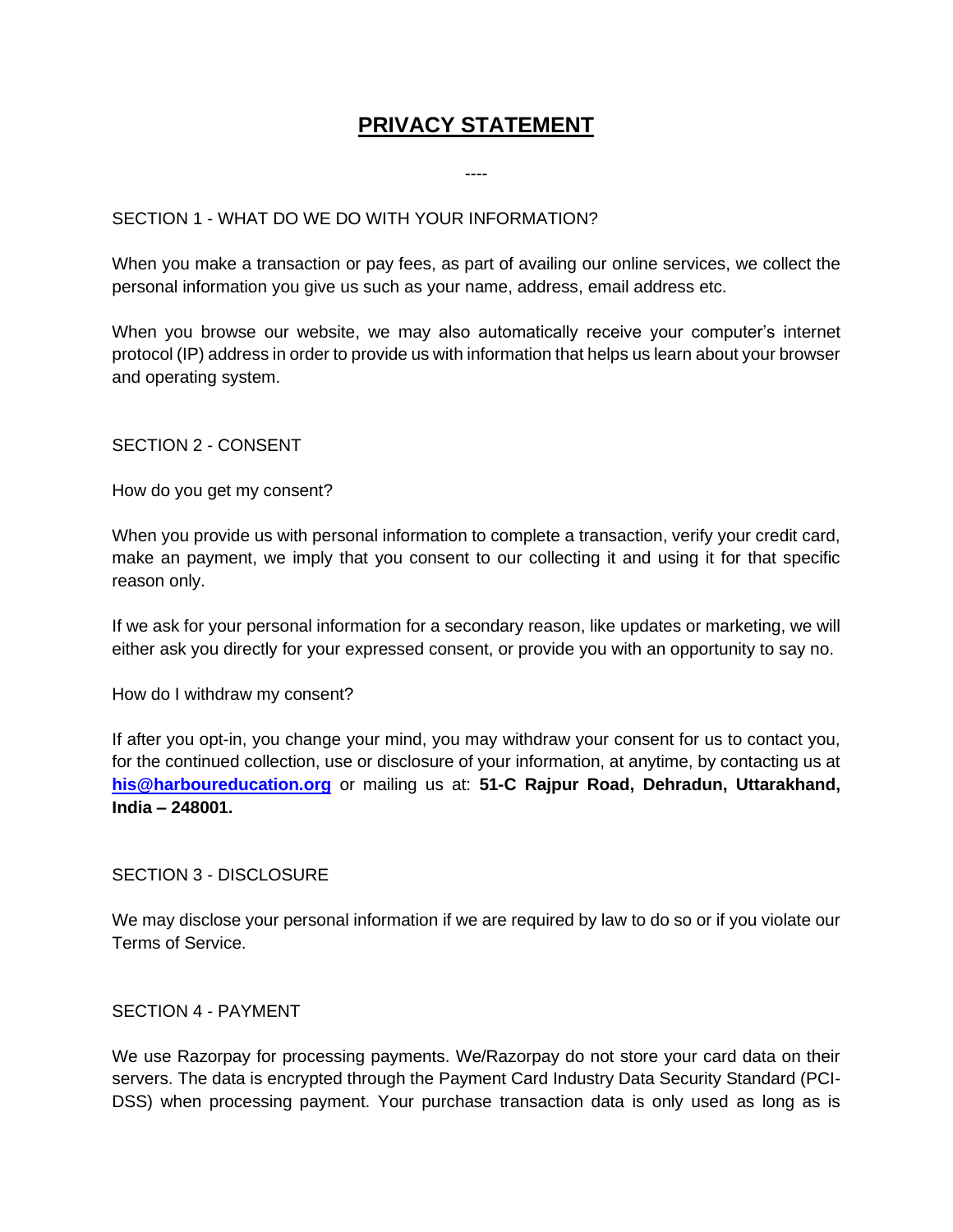necessary to complete your purchase transaction. After that is complete, your purchase transaction information is not saved.

Our payment gateway adheres to the standards set by PCI-DSS as managed by the PCI Security Standards Council, which is a joint effort of brands like Visa, MasterCard, American Express and Discover.

PCI-DSS requirements help ensure the secure handling of credit card information by our store and its service providers.

For more insight, you may also want to read terms and conditions of razorpay on [https://razorpay.com](https://razorpay.com/)

## SECTION 5 - THIRD-PARTY SERVICES

In general, the third-party providers used by us will only collect, use and disclose your information to the extent necessary to allow them to perform the services they provide to us.

However, certain third-party service providers, such as payment gateways and other payment transaction processors, have their own privacy policies in respect to the information we are required to provide to them for your purchase-related transactions.

For these providers, we recommend that you read their privacy policies so you can understand the manner in which your personal information will be handled by these providers.

In particular, remember that certain providers may be located in or have facilities that are located a different jurisdiction than either you or us. So if you elect to proceed with a transaction that involves the services of a third-party service provider, then your information may become subject to the laws of the jurisdiction(s) in which that service provider or its facilities are located.

Once you leave our website or are redirected to a third-party website or application, you are no longer governed by this Privacy Policy or our website's Terms of Service.

Links

When you click on links on our website, they may direct you away from our site. We are not responsible for the privacy practices of other sites and encourage you to read their privacy statements.

SECTION 6 - SECURITY